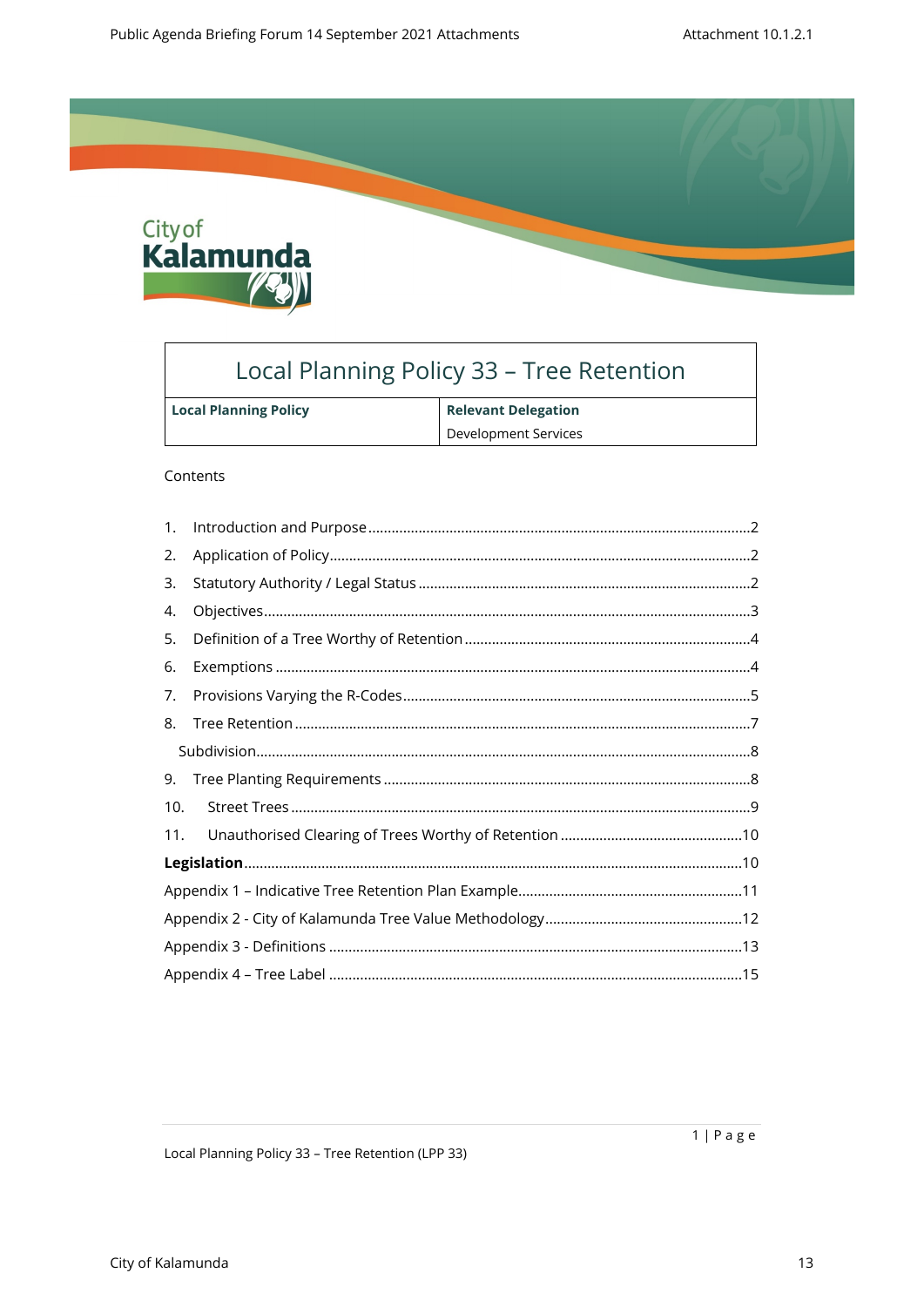

### <span id="page-1-0"></span>1. Introduction and Purpose

Trees are an important element of the City of Kalamunda's (City's) diverse urban and rural environment, providing a variety of social, economic, and environmental benefits to the community. The City has experienced a general decline in tree canopy and is therefore developing strategies and policies aimed at reducing the loss of trees and associated negative impacts.

Subdivision and development can result in the clearing of established trees. The purpose of this Policy is to carefully consider the need for the removal of trees and, where possible, minimise the removal of trees of a particular size and maturity. The Policy also seeks, where practical, to increase canopy cover. The objectives of this Policy are consistent with the Design Principles of State Planning Policy 7.3 Residential Design Codes Volume 1 which seek to retain existing trees and/ or provide new trees to maintain and enhance the tree canopy and local sense of place.

The benefits of trees include, but are not limited to, reducing the impact of heatwaves, providing biodiversity and habitat, air purification, community sustainability, public health, mental health, and providing for neighbourhood amenity. Good design should recognise the importance and value of retaining and enhancing trees as an integral part of the design and subsequent subdivision and development process. This Policy recognises that there should be an appropriate balance between the need to facilitate development and retain established trees worthy of retention.

The application of this Policy will assist with achieving the goals of the Draft Urban Forest Strategy.

## <span id="page-1-1"></span>2. Application of Policy

This Policy applies to all strategic planning, subdivision and development proposals, including associated impacts on verges (street trees). This Policy also applies to any works impacting trees worthy of retention where no other development, subdivision or change of use is proposed.

This Policy does not apply to development assessed under State Planning Policy 7.3 – R-Codes Volume 2 – Apartments.

Table 1 of this Policy provides alternate provisions for SPP 7.3 Volume 1 - R-Codes Design Element 5.3.2 Landscaping.

Exemptions to the application of this Policy are detailed in Section [6.](#page-3-1)

### 3. Statutory Authority / Legal Status

<span id="page-1-2"></span>1. This Policy is prepared in accordance with the *Planning and Development (Local Planning Schemes) Regulations 2015,* Schedule 2 and does not remove the exemptions for development approval under Clause 61 subject to sufficient

Local Planning Policy 33 – Tree Retention (LPP 33)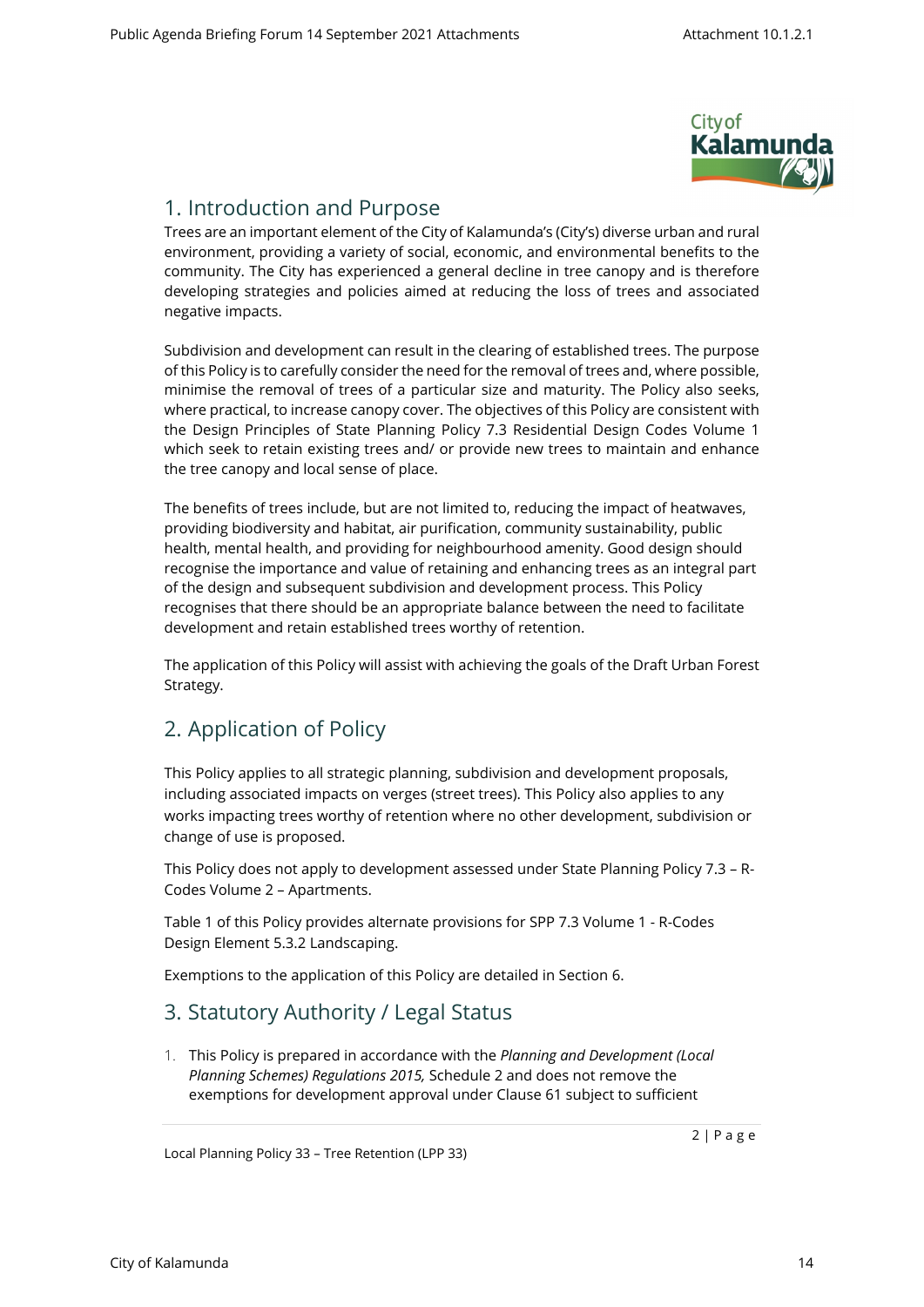

information being provided at the subdivision, development approval, and building permit stage*.* 

- 2. Removal of a tree worthy of retention constitutes works under the *Planning and Development Act 2005* and due regard should be given to the provisions of this Policy when considering strategic planning, subdivision and development proposals.
- 3. This Policy supplements, and should be read in conjunction with, the Local Planning Scheme No. 3 (LPS3), particularly:
	- a) Part 1.6 Aims of the Scheme, particularly: (b) "to secure the amenity, health and convenience of the Scheme area and the residents thereof"; and (d) "to preserve and enhance the natural environment whilst managing further development".
	- b) Part 4.2 Objectives of the Zones.
	- c) Part 5 General Development Requirements
	- d) Part 5.18 Tree & Vegetation Preservation.
- 4. The following Commonwealth and State Government Legislation, Regulations, policies, and guidelines are also a relevant consideration and should be read, where relevant, in conjunction with this Policy:
	- *1) Environment Protection and Biodiversity Conservation Act 1999*
	- *2) Environmental Protection Act 1986*
	- *3) Environmental Protection (clearing of native vegetation) Regulations 2004*
	- *4) Biodiversity Conservation Act 2016*
	- 5) State Planning Policy 3.7 Planning in Bushfire Prone Areas
	- 6) State Planning Policy 7.3 Residential Design Codes Volume 1 (R-Codes)
	- 7) Development Control Policy 2.2 Residential Subdivision
	- 8) Local Government Guidelines for Subdivisional Development (in particular, Part 8.3.1.3 Clearing).
- 5. In relation to Street trees, this Policy should be read in conjunction with the City's policy, Service 8: Street Tree and Streetscape Management.

### 4. Objectives

- <span id="page-2-0"></span>1. The objectives of this Policy are to encourage and facilitate the protection and growth of trees worthy of retention to maintain and enhance canopy cover on land subject to strategic planning, subdivision, and development by:
	- a) Encouraging holistic design and development that facilitates the protection and growth of trees worthy of retention;
	- b) Balancing the protection of trees worthy of retention and desired built form and land use outcomes at the earliest possible stage in the planning process;
	- c) Maintaining and, where appropriate, increasing canopy cover to assist with mitigation of the urban heat island effect, reducing air pollution and facilitating

Local Planning Policy 33 – Tree Retention (LPP 33)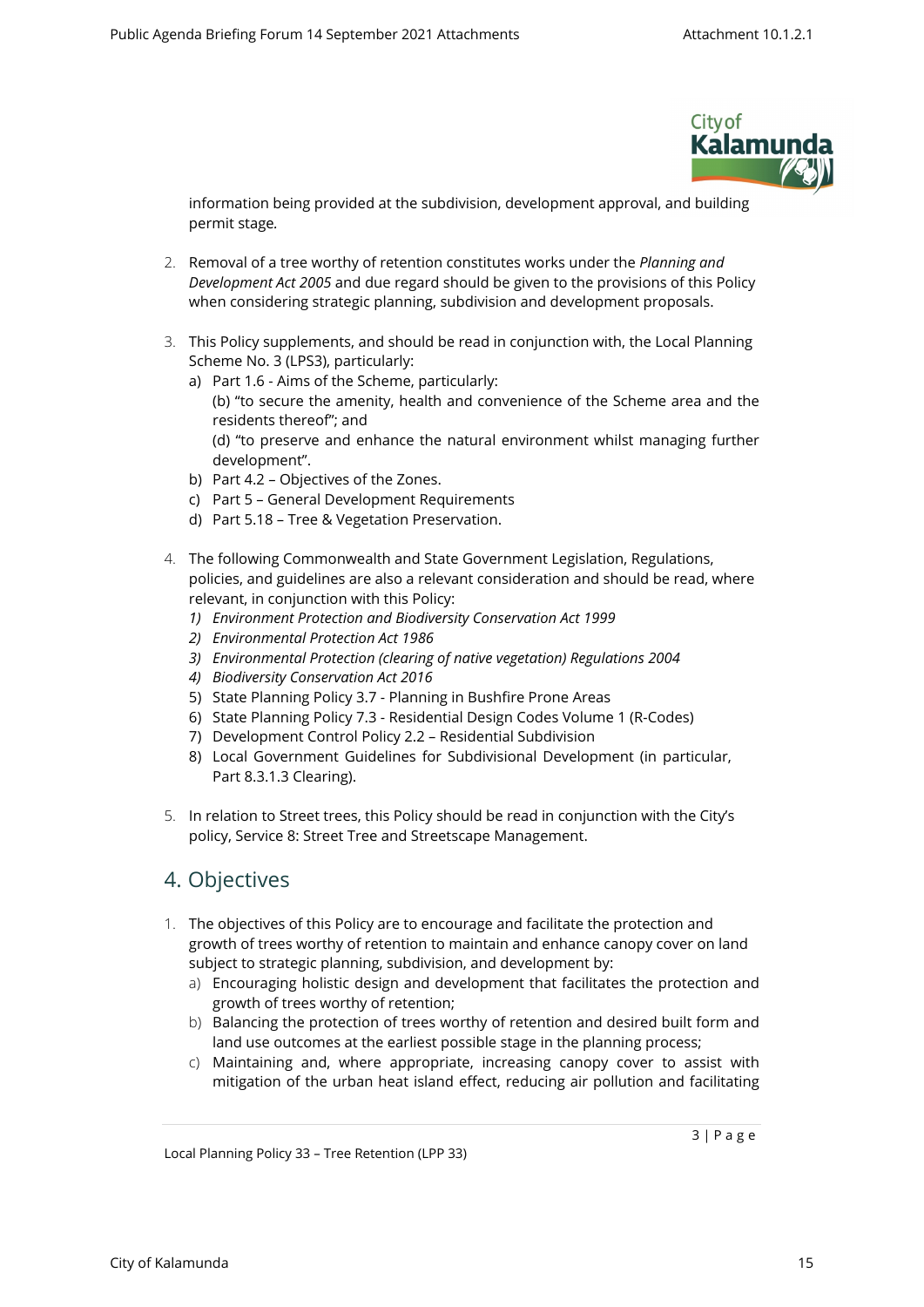

carbon sequestration, improving groundwater quality and contributing to habitat for wildlife (including ecological corridors) and native biodiversity;

d) Maintaining and enhancing neighbourhood amenity, character and sense of place through the provision of tree canopy cover.

# <span id="page-3-0"></span>Policy Statement

### 5. Definition of a Tree Worthy of Retention

- 1. Trees which meet the following criteria are defined under this Policy as a tree worthy of retention:
	- a) Healthy specimens with ongoing viability if not disturbed; **and**
	- b) Species is not included on a Commonwealth, State or local weed register<sup>1</sup>; **and** 
		- i. Height of at least 4m; and/or
		- ii. Trunk diameter of at least 160mm, measured 1m from the ground, and/or
		- iii. have an average canopy diameter of at least 4m.

### <span id="page-3-1"></span>6. Exemptions

- 1. Clearing of one or more trees that meet the definition of a tree worthy of retention, is exempt from development approval if the City is satisfied that:
	- a) The removal of a tree is to satisfy the deemed-to-comply requirements under design element 5.3.2 Landscaping (refer Section [7](#page-4-0) in this Policy), after a building permit has been granted for the relevant works;
	- b) Is required to be removed to adhere to an approved Bushfire Management Statement or Plan<sup>2</sup>, or in accordance with a City Firebreak and Fuel Load Notice;
	- $\epsilon$ ) The tree is included on a Commonwealth, State, or local weed register<sup>3</sup>,
	- d) Constitutes an immediate danger to life or property;
	- e) Is causing structural damage to a dwelling, external fixture, or incidental development;
	- f) The Tree Protection Zone is within the area required to install a City approved effluent disposal system;
	- g) The Tree Protection Zone is within 0.5m of existing piped infrastructure such as a sewer, water main, or stormwater drainage pipe, or 2m of an effluent disposal system and where the tree has caused, or is likely to cause, damage or blockage to that system;

Local Planning Policy 33 – Tree Retention (LPP 33)

<sup>&</sup>lt;sup>2</sup> Note that this Policy includes measures for Asset Protection Zones that must be complied with (refer Section [8](#page-6-0)).

<sup>3</sup> Such as weeds of national significance or Declared Pests listed under the *Biosecurity and Agriculture Management Act 2007*, or a weed listed on the Swan Weeds Database.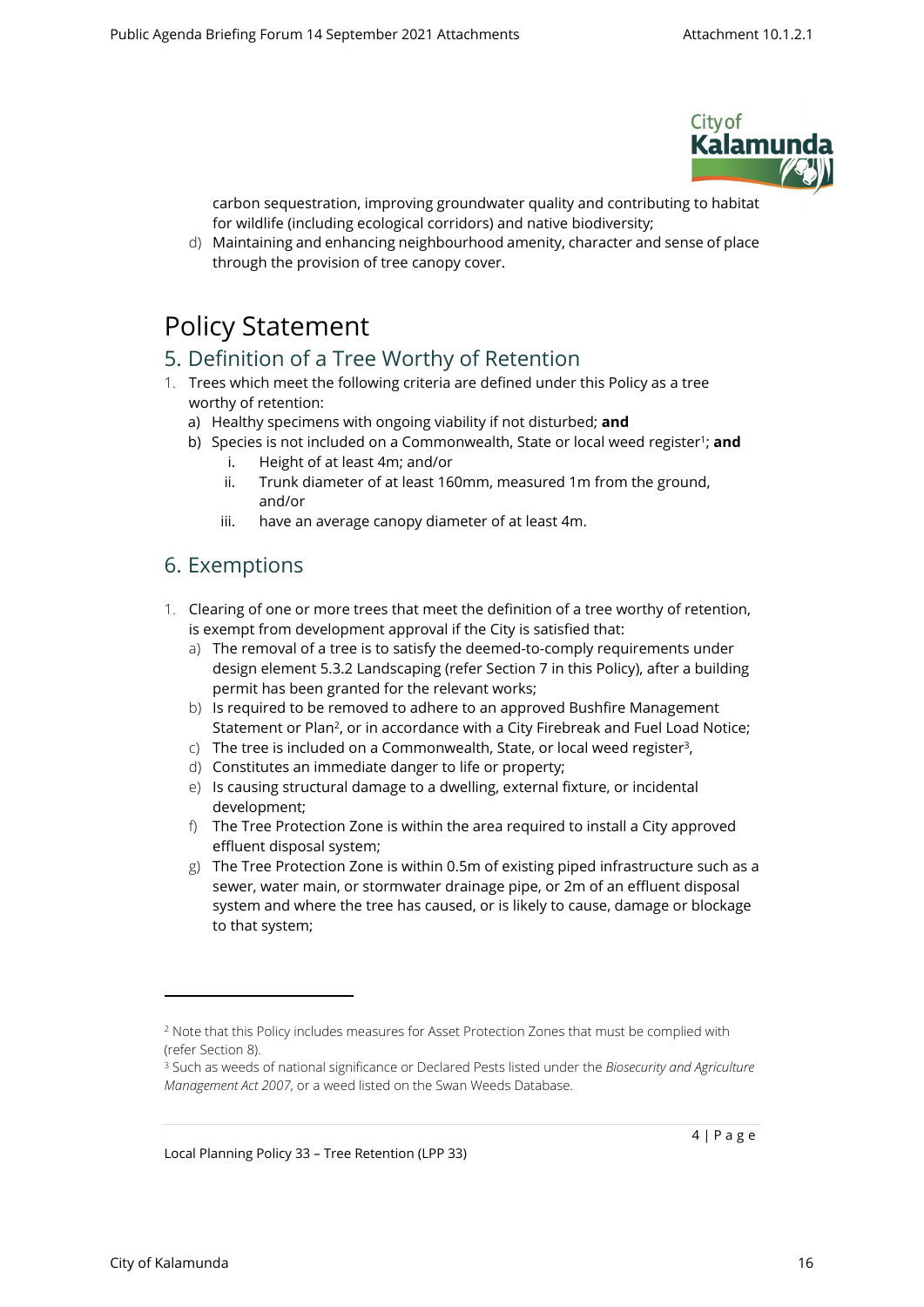

- h) Is within the required clearance distance from a power line or other power infrastructure as specified in Western Power guidelines or requirements and tree pruning and management is deemed by the City not reasonably practicable;
- i) Is a palm tree or fruit tree;
- j) Is part of an approved orchard, vineyard, or timber plantation;
- <span id="page-4-0"></span>k) Is identified for removal as part of a subdivision or development approval, or building permit granted prior to the adoption of this Policy.

## 7. Provisions Varying the R-Codes

1. The provisions contained in Table 1 of this Policy are alternative design principles and deemed-to-comply requirements for SPP 7.3 Volume 1 - R-Codes design element 5.3.2 Landscaping. This Policy should be read in conjunction with the R-Codes, including the relevant definitions.

| abic <i>i.i</i> coucs <i>Design</i> cie <i>ment sisiz Lanuscaping</i><br><b>Design Principles</b>                                                                                                                                                                                                                                                                                                                                                                                                                                          | Deemed-to-comply                                                                                                                                                                                                                                                                                                                                                                                                                                                                                                                                                                                                                                                                                                                                                                                                                                                                                                                                         |  |
|--------------------------------------------------------------------------------------------------------------------------------------------------------------------------------------------------------------------------------------------------------------------------------------------------------------------------------------------------------------------------------------------------------------------------------------------------------------------------------------------------------------------------------------------|----------------------------------------------------------------------------------------------------------------------------------------------------------------------------------------------------------------------------------------------------------------------------------------------------------------------------------------------------------------------------------------------------------------------------------------------------------------------------------------------------------------------------------------------------------------------------------------------------------------------------------------------------------------------------------------------------------------------------------------------------------------------------------------------------------------------------------------------------------------------------------------------------------------------------------------------------------|--|
| Development<br>demonstrates                                                                                                                                                                                                                                                                                                                                                                                                                                                                                                                | Development satisfies the following deemed-                                                                                                                                                                                                                                                                                                                                                                                                                                                                                                                                                                                                                                                                                                                                                                                                                                                                                                              |  |
| compliance with the following design                                                                                                                                                                                                                                                                                                                                                                                                                                                                                                       | to-comply requirements                                                                                                                                                                                                                                                                                                                                                                                                                                                                                                                                                                                                                                                                                                                                                                                                                                                                                                                                   |  |
| principles                                                                                                                                                                                                                                                                                                                                                                                                                                                                                                                                 |                                                                                                                                                                                                                                                                                                                                                                                                                                                                                                                                                                                                                                                                                                                                                                                                                                                                                                                                                          |  |
| 5.3.2 Landscaping<br>P2 Landscaping of open spaces that:<br>Contribute to the appearance and<br>amenity of the development for the<br>residents;<br>Contribute to the streetscape;<br>٠<br>Enhance security and safety for<br>$\bullet$<br>residents;<br>Contribute<br>positive<br>to<br>local<br>$\bullet$<br>microclimates, including provision<br>of shade and solar access as<br>appropriate; and<br>Retains<br>existing<br>trees and/or<br>provides new trees to maintain and<br>enhance the tree canopy and local<br>sense of place. | C2.1 Landscaping of grouped and multiple<br>dwelling common property and communal<br>open spaces in accordance with<br>the<br>following:<br>The street setback area<br>developed<br>i.<br>without car parking, except for visitors'<br>bays;<br>Pedestrian access providing wheelchair<br>ii.<br>accessibility connecting entries to all<br>ground floor buildings with the public<br>footpath and car parking spaces;<br>One tree to provide shade for every four<br>iii.<br>uncovered car parking spaces (in addition<br>to the trees required in C2.2), with the<br>total number of trees to be rounded up to<br>the nearest whole number;<br>iv. Lighting to pathways, and communal<br>open space and car parking areas;<br>Bin storage areas conveniently located<br>V.<br>and screened from view;<br>vi. Trees which are greater than 3m in height<br>shall be retained, in communal open<br>space which is provided<br>for<br>the<br>development; |  |
|                                                                                                                                                                                                                                                                                                                                                                                                                                                                                                                                            | vii. Adequate sight lines for pedestrians and<br>vehicles;                                                                                                                                                                                                                                                                                                                                                                                                                                                                                                                                                                                                                                                                                                                                                                                                                                                                                               |  |

*Table 1. R-Codes Design element 5.3.2 Landscaping*

Local Planning Policy 33 – Tree Retention (LPP 33)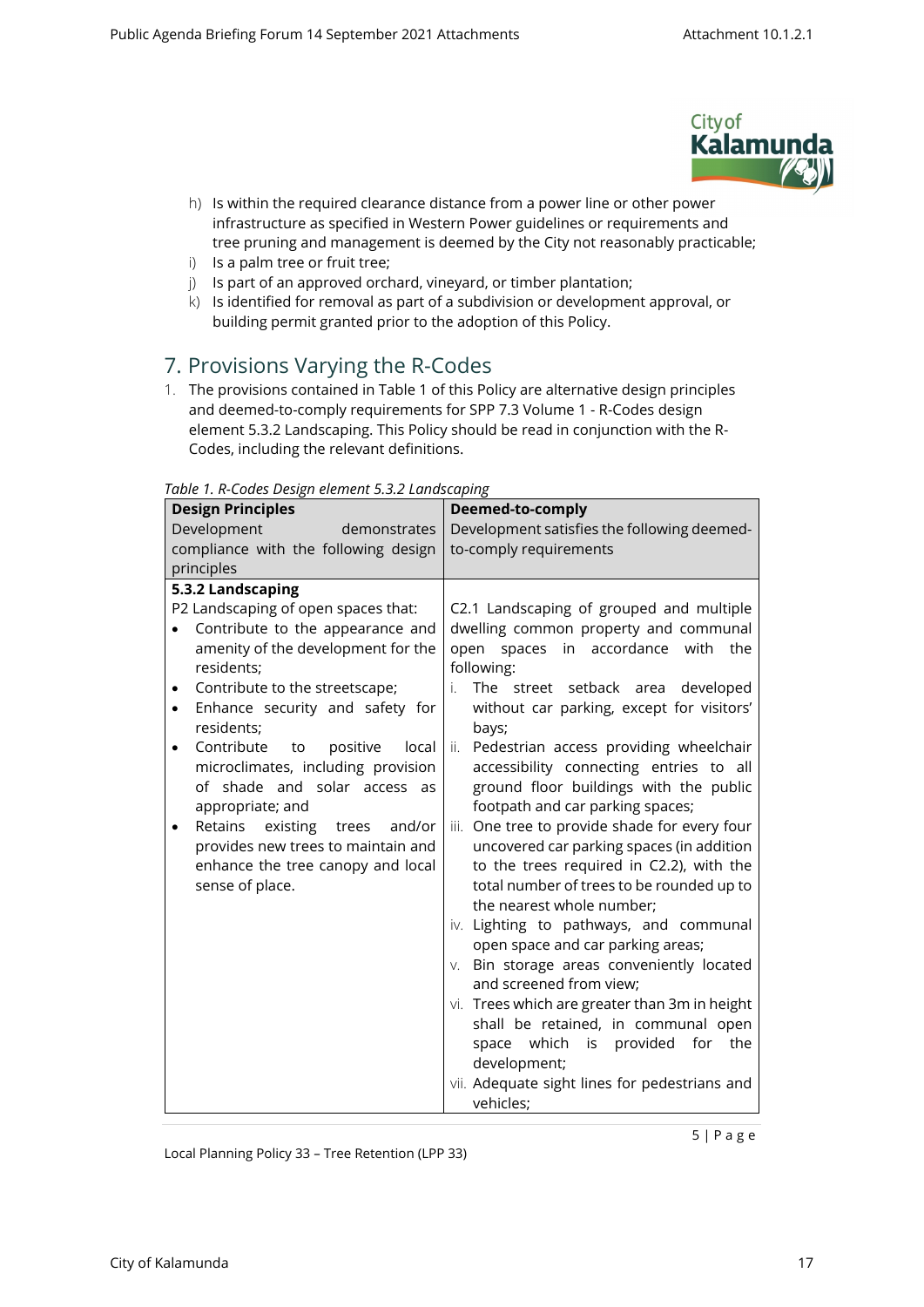

|                                    | line of sight between<br>viii. Clear<br>areas<br>designated as communal open space and<br>at least two habitable room windows; and<br>ix. Clothes drying areas which are secure<br>and screened from view.<br>C2.2 Landscaping of single houses, grouped<br>dwellings and multiple dwellings to include<br>the following:<br><b>Grouped and multiple dwelling</b><br>i.<br>development being designed to<br>enable trees worthy of retention<br>being protected in street setback<br>areas, outdoor living areas, open<br>space areas, communal open spaces,<br>and uncovered car parking areas;<br>Trees worthy of retention being<br>ii.<br>retained and protected where any<br>part of a tree protection zone is<br>located greater than 2 metres from<br>any exempt works*;<br>iii.<br>The minimum number of trees and<br>associated planting areas in Table 1.1<br>below;<br>The minimum number of trees may<br>iv.<br>include retained trees worthy of<br>retention that existed prior to the<br>commencement of development; and<br>Landscaping of the street setback<br>v.<br>area, with not more than 50 per cent<br>of this area to consist of impervious<br>surfaces.<br>* Note: Exempt works are works that do not<br>require development approval under CI 61 of<br>the Planning and Development (Local Planning<br>Schemes) Regulations 2015. See appendix 3 for |
|------------------------------------|--------------------------------------------------------------------------------------------------------------------------------------------------------------------------------------------------------------------------------------------------------------------------------------------------------------------------------------------------------------------------------------------------------------------------------------------------------------------------------------------------------------------------------------------------------------------------------------------------------------------------------------------------------------------------------------------------------------------------------------------------------------------------------------------------------------------------------------------------------------------------------------------------------------------------------------------------------------------------------------------------------------------------------------------------------------------------------------------------------------------------------------------------------------------------------------------------------------------------------------------------------------------------------------------------------------------------------------------------------------------------------|
|                                    | list of exempt works.                                                                                                                                                                                                                                                                                                                                                                                                                                                                                                                                                                                                                                                                                                                                                                                                                                                                                                                                                                                                                                                                                                                                                                                                                                                                                                                                                          |
| 5.3.4 Design of car parking spaces | C4.1 Car parking spaces and manoeuvring<br>areas designed and provided in accordance<br>with AS2890.1 (as amended).                                                                                                                                                                                                                                                                                                                                                                                                                                                                                                                                                                                                                                                                                                                                                                                                                                                                                                                                                                                                                                                                                                                                                                                                                                                            |
|                                    | C4.2 Visitor car parking spaces:<br>· marked and clearly signposted as dedicated<br>for visitor use only, and located close to, or<br>visible from, the point of entry to the                                                                                                                                                                                                                                                                                                                                                                                                                                                                                                                                                                                                                                                                                                                                                                                                                                                                                                                                                                                                                                                                                                                                                                                                  |

Local Planning Policy 33 – Tree Retention (LPP 33)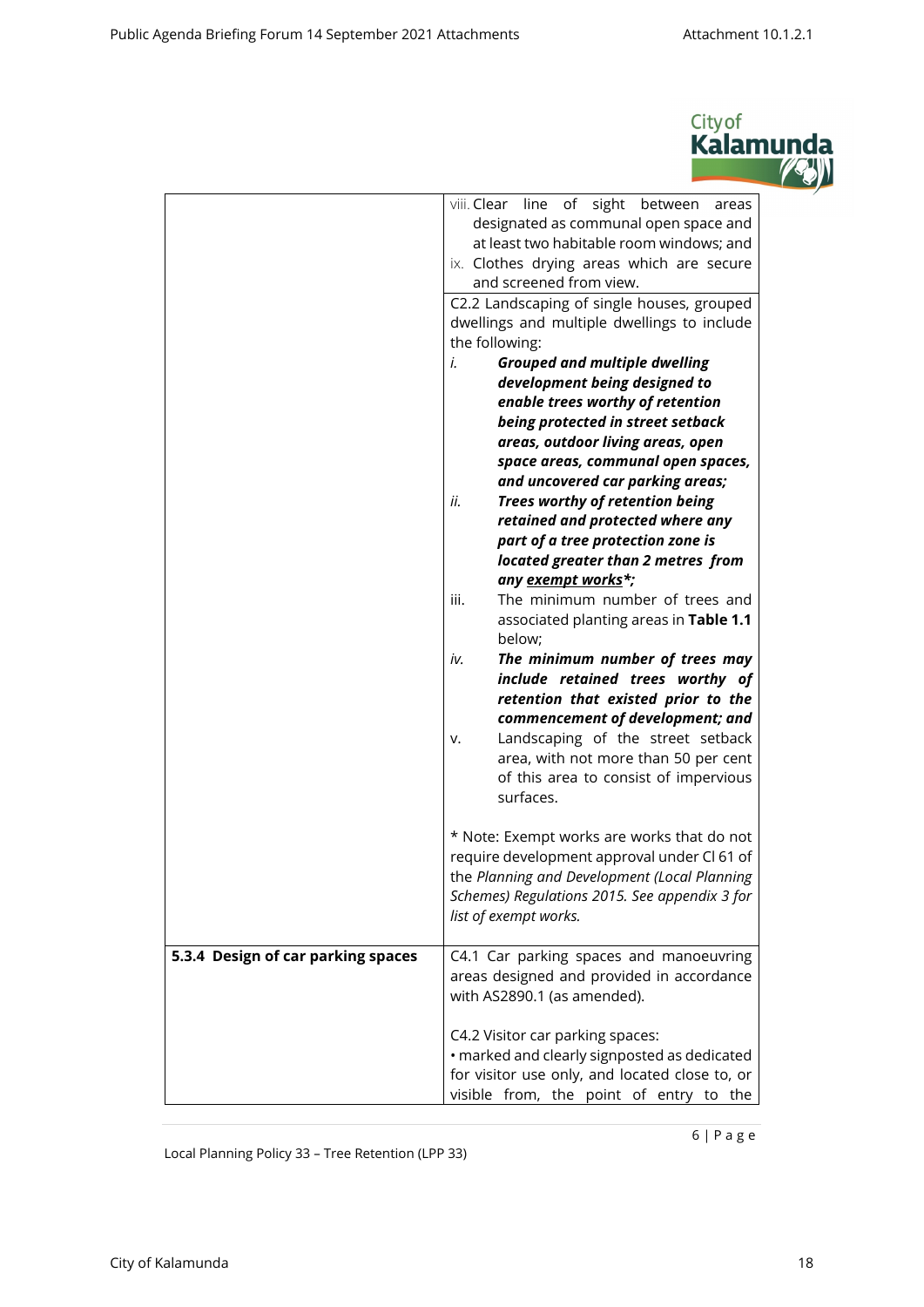

| development and outside any security<br>barrier; and<br>• provide an accessible path of travel for<br>people with disabilities. |
|---------------------------------------------------------------------------------------------------------------------------------|
| C4.3 Car parking areas provided with one<br>shade tree between each four external car<br>parking spaces.                        |

*\*Bold italic text indicates varied provisions to the existing R-Codes*

*Table 1.1 – Tree requirements*

| <b>Dwelling type</b>                |                             | <b>Minimum tree</b>             | <b>Minimum planting</b> |
|-------------------------------------|-----------------------------|---------------------------------|-------------------------|
|                                     |                             | requirement                     | area requirement        |
| Single houses and grouped dwellings |                             | 1 tree per 350m <sup>2</sup> of | $2m \times 2m$          |
|                                     |                             | lot area, or where              |                         |
|                                     |                             | the site area per               |                         |
|                                     |                             | dwelling is less                |                         |
|                                     |                             | than 350m <sup>2</sup> , 1 tree |                         |
|                                     |                             | per dwelling.                   |                         |
| Multiple dwellings                  | Less than 700m <sup>2</sup> | 2 trees                         |                         |
| (trees per site)                    | $700m^2 - 1,000m^2$         | 3 trees                         |                         |
|                                     | Greater than                | 4 trees                         |                         |
|                                     | 1.000m <sup>2</sup>         |                                 |                         |

*\*Bold text indicates varied provisions to the existing R-Codes*

### <span id="page-6-0"></span>8. Tree Retention

General requirements

- 1. Where there is no relevant development, works or change of land use proposed, trees worthy of retention should be retained and protected.
- 2. Trees worthy of retention should be retained and protected onsite in accordance with AS4970-2009, including establishment of a Tree Protection Zone (TPZ) unless approved to be removed as part of an approved landscaping plan or exempt under the provisions of this Policy.
- 3. An application for subdivision, development, or a building permit shall include information detailing existing trees worthy of retention proposed to be retained and removed. This should include a site survey of existing trees worthy of retention impacted by development and subdivision works, and plans detailing works necessary to enable the subdivision and development of land.
- 4. An application for subdivision, development or a building permit shall include a plan showing proposed clearing areas, as well as areas of retention, relocation, and/ or replacement of trees worthy of retention (refer Appendix 1 – Plan example) to

Local Planning Policy 33 – Tree Retention (LPP 33)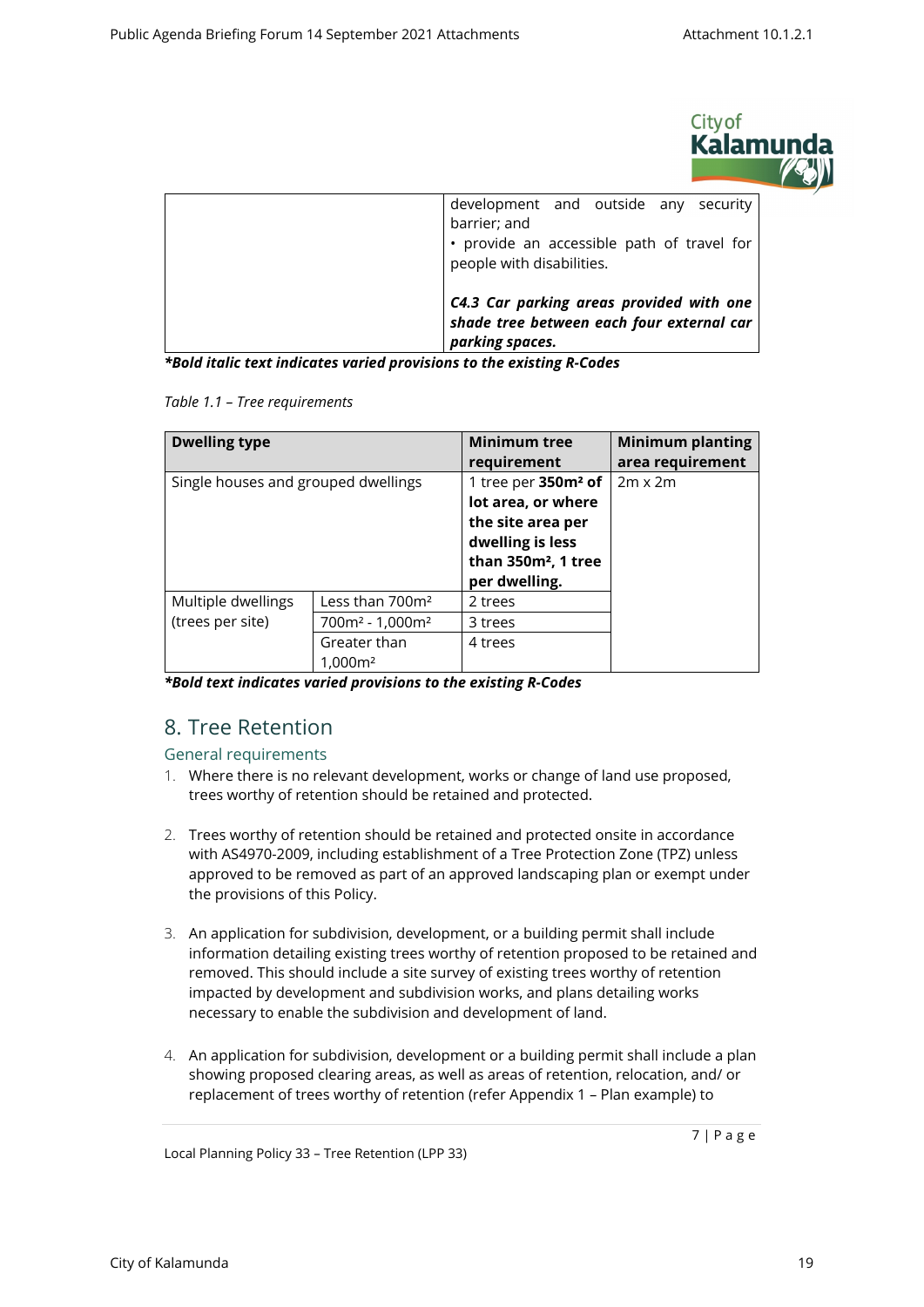

demonstrate that the objectives and requirements of this Policy have been addressed. An application should include supporting information to demonstrate:

- a) The siting and design of development has, where possible, avoided impacts on trees worthy of retention onsite (including consideration of the location and scale of the proposed road network, open space, and drainage design), on the verge and on neighbouring lots;
- b) The identification of management measures to protect trees worthy of retention during development and subdivision works, including but not limited to the identification of Tree Protection Zones;
- c) The identification of measures to improve tree canopy or to offset reduction of tree canopy from pre-development site condition;
- d) Tree planting requirements (refer Section [0\)](#page-8-0) under the provisions of this Policy have been addressed; and
- e) The provision of adequate deep soil areas of sufficient volume to sustain healthy plant and tree growth.
- 5. Where an Asset Protection Zone is required for bushfire risk management under an approved Bushfire Management Statement or Plan, or under the City Firebreak and Fuel Load Notice, trees worthy of retention should be protected and/ or trees planted. The Asset Protection Zone should achieve a canopy cover of 15% (at maturity) where compliance with Schedule 1 of the Guidelines for Planning in Bushfire Prone Areas can be achieved.
- 6. The City may request development, and/ or lot reconfiguration, to facilitate retention of a tree, or trees, worthy of retention and may impose development conditions requiring the protection of trees worthy of retention in accordance with Clause 68(2) of the Planning and Development (Local Planning Schemes) Regulations 2015.
- 7. Any tree, or areas of trees worthy of retention, identified to be retained as part of an approved plan or as a condition of approval shall be clearly tagged (see Appendix 4 – Tree Label) prior to commencement of works and a physical barrier maintained throughout construction to prevent damage to the tree in accordance with AS4970- 2009, including trees on neighbouring properties that may be affected by works (see Appendix 1 –Plan example).
- 8. Any proposed relocation of an existing tree worthy of retention to a separate location on the same site may be supported and may replace additional replanting requirements, where the viability of the tree is not compromised. The City may request a report, prepared by a suitably qualified Arborist, to support the relocation of a tree worthy of retention.
- 9. Arborist Report Where there is disagreement or uncertainty regarding the viability of a tree worthy of retention, and the City is unable to verify the viability of retaining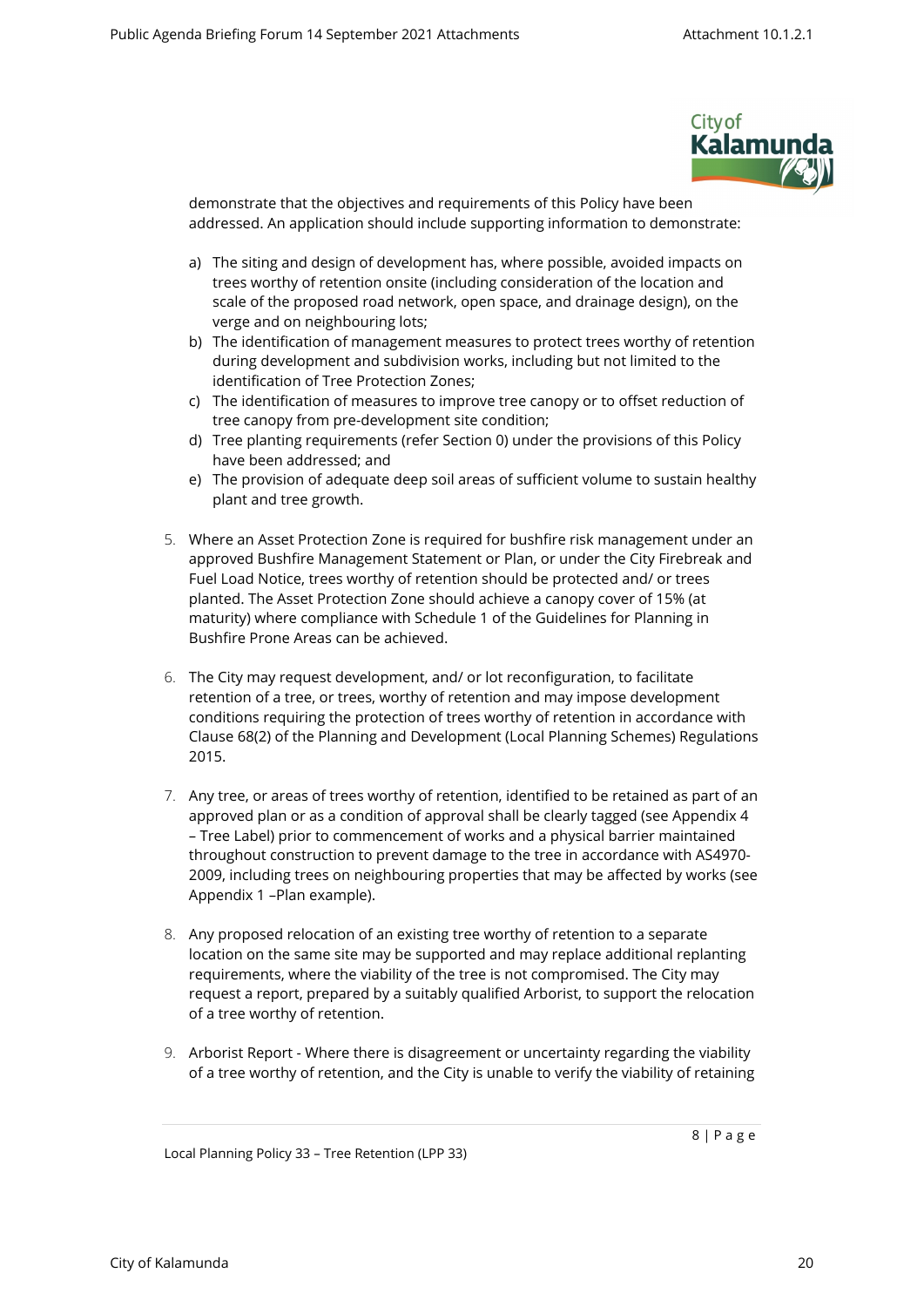

a tree, the City may request the preparation of an arborist report, at the cost of the applicant, to substantiate the health of one or more trees worthy of retention;

#### Strategic Planning Proposals

- 10. Local Planning Scheme (LPS) amendments and Structure Plan proposals shall identify environmental features, including trees worthy of retention and should outline mechanisms and measures to protect environmental features during subsequent stages of the planning framework, in accordance with this policy.
- 11. Where possible, Concept Plans supporting LPS amendment applications and Structure Plans shall position public open space (POS) and configure the public road network to retain key environmental values, including trees worthy of retention.
- 12. Lot levels shall be sympathetic to the retention of established trees worthy of retention, where possible.
- 13. Strategic planning proposals shall be supported by technical information<sup>4</sup> which demonstrates that the protection of trees worthy of retention has been prioritised where possible.

#### <span id="page-8-0"></span>Subdivision

- 14. The City will provide the WAPC with recommended conditions and advice notes, in conjunction with a copy of the proposed site plan identifying which trees are recommended to be retained or removed, to be used for reference if a relevant tree retention condition is applied. The City may request that the WAPC not exempt subdivision works (such as fill or retaining) under the subdivision approval to enable consideration of trees worthy of retention and subdivision works at the development or building application stage.
- 15. Where a relevant tree retention subdivision condition has been applied by the WAPC, all applications for subdivision clearance to the City must include a site plan showing the existing trees on–site required to be retained, removed, or planted in accordance with Table 2 of this Policy, as applicable.

### 9. Tree Planting Requirements

<span id="page-8-1"></span>1. The minimum tree planting requirements in Table 2 apply to the various LPS 3 Zones, including strategic planning proposals:

#### *Table 2. Minimum tree planting requirements*

**LPS 3 Zone Minimum tree planting requirements**

Local Planning Policy 33 – Tree Retention (LPP 33)

<sup>4</sup> Environmental Assessments, District and Local Water Management Strategies and Landscaping Strategies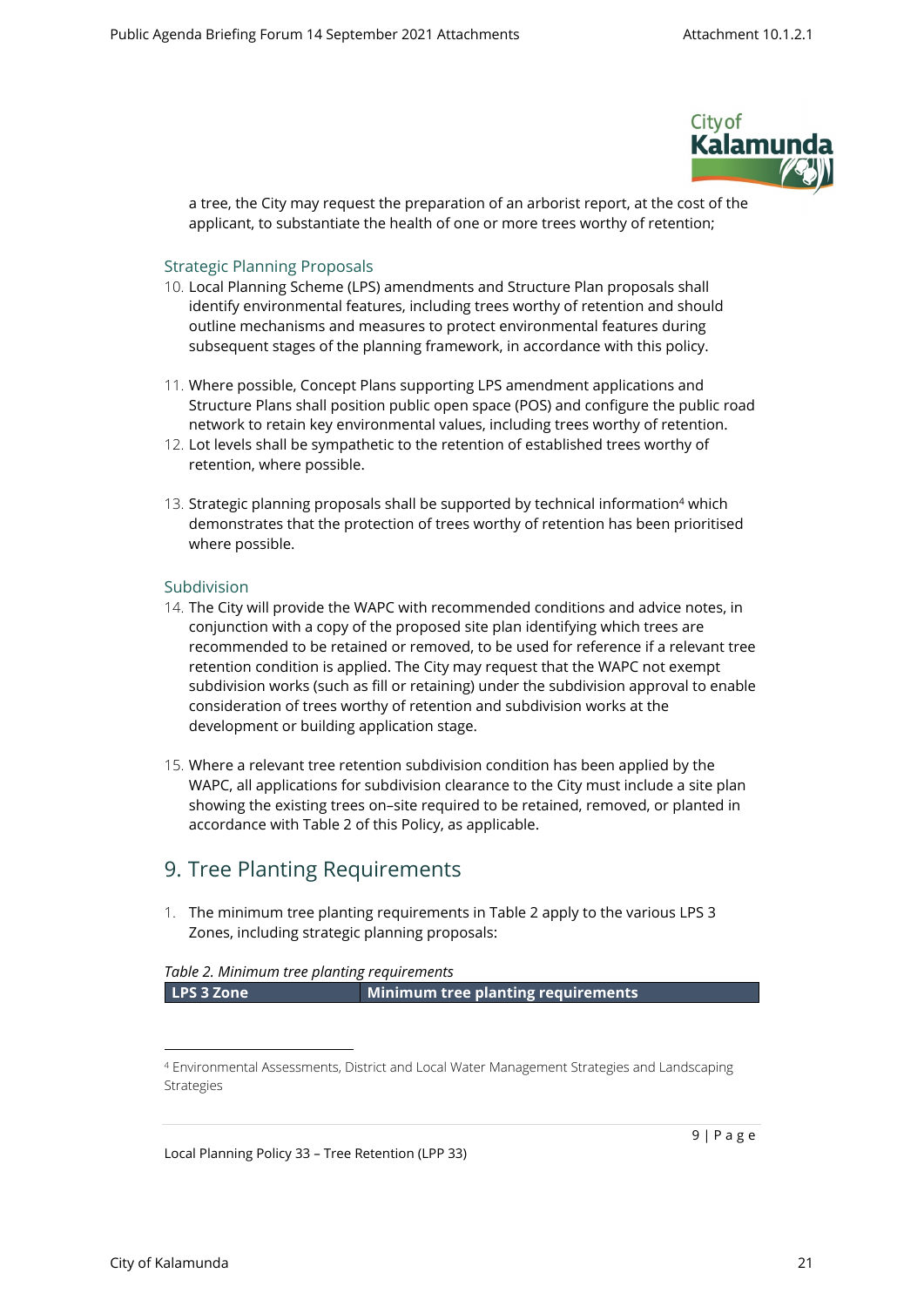

| <b>Residential, Residential</b><br><b>Bushland and Urban</b><br>Development, Private<br><b>Clubs and Institutions</b>                             | In addition to the tree planting requirements in Table 1.1<br>of this Policy, a minimum of two additional trees are<br>required to be planted for every tree worthy of retention<br>removed that is not exempt under the provisions of this<br>Policy. |
|---------------------------------------------------------------------------------------------------------------------------------------------------|--------------------------------------------------------------------------------------------------------------------------------------------------------------------------------------------------------------------------------------------------------|
| <b>Special Rural, Rural</b><br><b>Composite, Rural</b><br><b>Agriculture, Rural</b><br><b>Landscape Interest and</b><br><b>Rural Conservation</b> | A minimum of two trees shall be planted for every tree<br>worthy of retention removed that is not exempt under<br>the provisions of this Policy.                                                                                                       |
| <b>Light Industry, General</b><br>Industry, Industrial<br><b>Development and</b><br><b>Service Station</b>                                        | A minimum 10% tree canopy cover.                                                                                                                                                                                                                       |
| <b>Centre, District Centre,</b><br><b>Mixed Use</b>                                                                                               | Unless otherwise provided in an approved Activity<br>Centre Plan or design guidelines, a minimum of 20%<br>canopy cover.                                                                                                                               |

- 2. A minimum of 1 tree for every 4 uncovered car parking bays shall be provided, noting that trees retained or planted in car parking areas can contribute to achieving the requirements outlined in Table 2.
- 3. Applications in other categories that are not described in Table 2 will be assessed against the criteria considered most applicable to the land use.
- 4. Tree planting on private land should incorporate a minimum 90 litre advanced pot size and is required to be reticulated and maintained by the owner or occupant for a minimum of two summers until established.
- 5. Where it can be demonstrated there are insufficient suitable locations for retention or planting onsite to achieve the requirements of this Policy, the City may consider a \$600 payment per tree worthy of retention (required to be planted), to go to a reserve fund for planting an offset tree either on the immediately adjacent verge or within the locality of the development.

### 10. Street Trees

<span id="page-9-0"></span>1. Street Trees - Street Trees are to be retained at all times, wherever possible. A minimum setback of 1m to a crossover/driveway from any street tree on the verge is required, to keep trees in a sound condition and reduce the impact on the root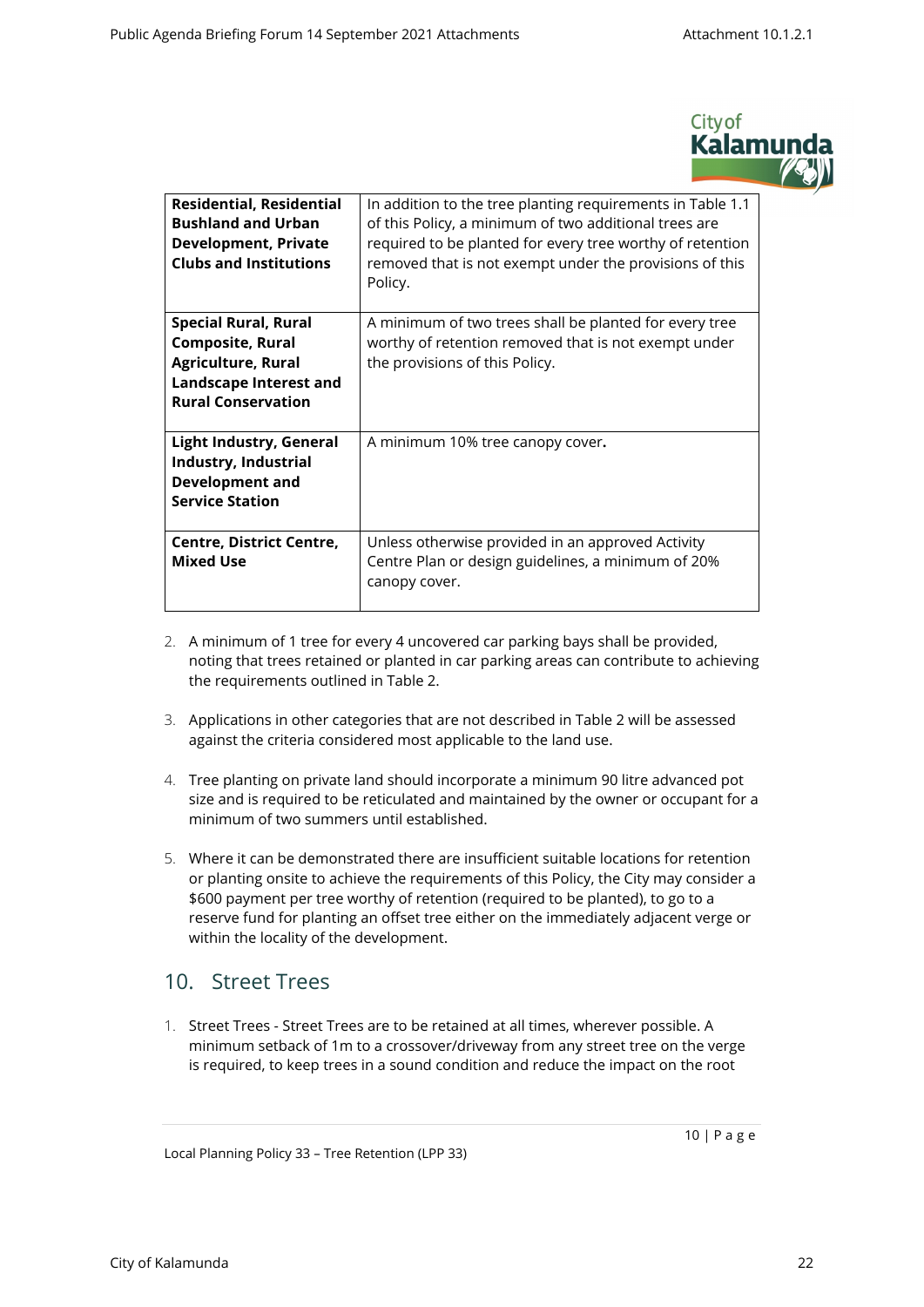

system. Excavation for any new crossover should not exceed more than 150mm below natural ground level to protect the tree roots.

- 2. Street trees worthy of retention should be retained and protected onsite in accordance with AS4970-2009, unless approved to be removed.
- 3. Street tree plantings should be a minimum 90L pot size, at least 2 metres in height, at least 2 years of age, and of a species that is approved by the City.
- 4. Where unavoidable subdivision or development circumstances apply, and the City agrees in writing to the removal of a street tree, the applicant will be responsible for the cost of removal and shall provide an offset payment to the City. The offset payment shall be calculated using the City's adopted tree value methodology. Offset payments for street trees will be used to fund street tree planting within the same locality as the development.
- 5. Street trees required to be removed due to subdivision or development approvals do not initiate the requirements of the City's Police Service 8 – City Tree Management.

### <span id="page-10-0"></span>11. Unauthorised Clearing of Trees Worthy of Retention

1. Where a tree worthy of retention, that does not qualify for an exemption under the LPS 3 and the provisions of this Policy, is removed without a valid development approval, or in breach of an existing development approval, these actions will constitute a contravention of LPS 3 and compliance action may be taken where such a contravention has occurred.

<span id="page-10-1"></span>

| Legislation      |  |
|------------------|--|
| Adopted          |  |
| <b>Reviewed</b>  |  |
| Next Review Date |  |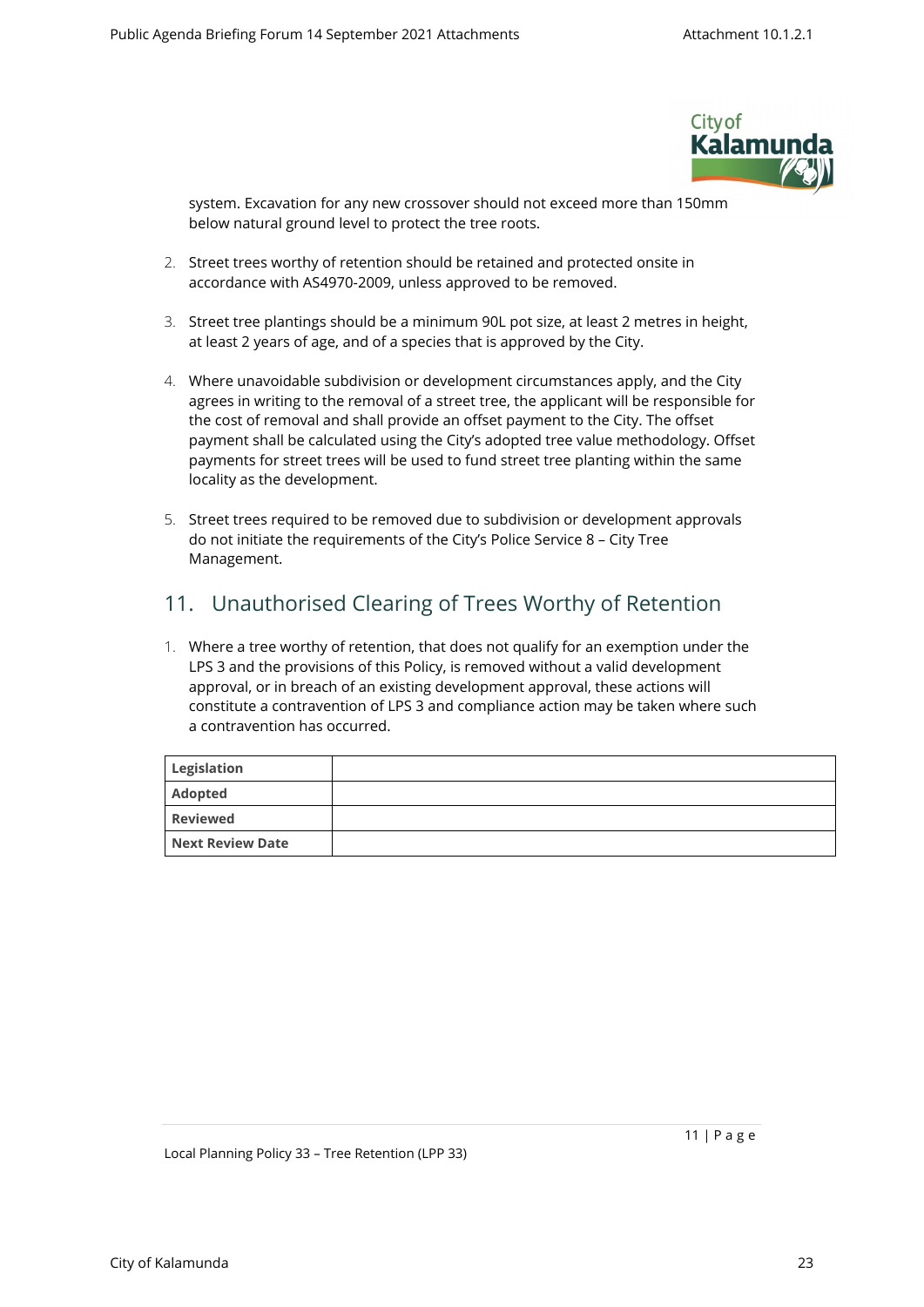



# <span id="page-11-0"></span>Appendix 1 – Indicative Tree Retention Plan Example

*Figure 1. Tree Protection Zones for retained trees during construction.*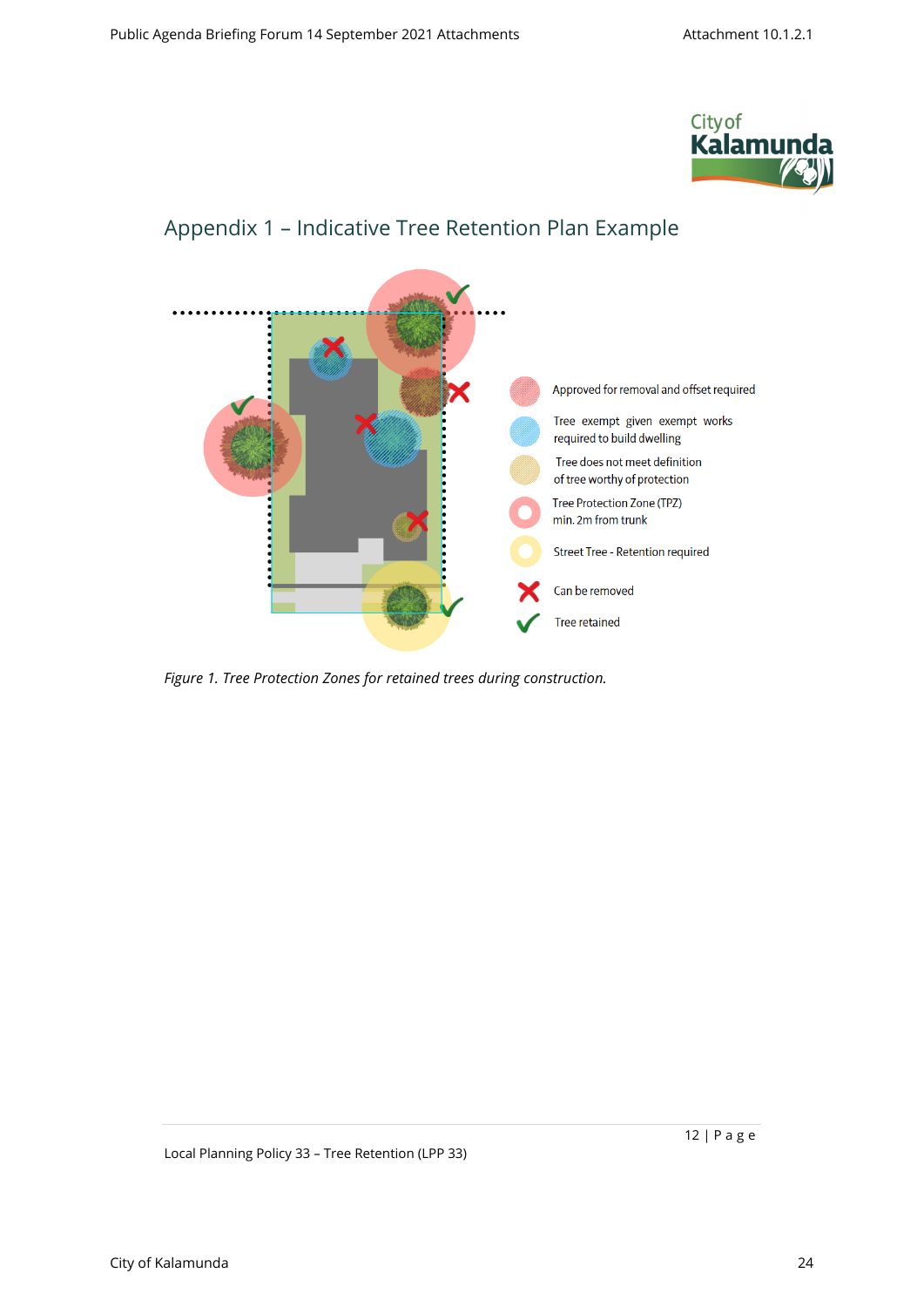

# <span id="page-12-0"></span>Appendix 2 - City of Kalamunda Tree Value Methodology

The City's tree valuation methodology is consistent with the approach utilised by the City of Melbourne. This includes a fee calculation with consideration of the following factors:

- a) Removal cost.
- b) Amenity values (basic value plus species, aesthetic, locality, and condition values).
- c) Ecological services value (using the i-Tree valuation tool).
- d) Reinstatement costs.

Further details on the calculation methodology are outlined at the below URL: [https://www.melbourne.vic.gov.au/community/greening-the-city/tree](https://www.melbourne.vic.gov.au/community/greening-the-city/tree-protection-management/Pages/tree-protection-policy.aspx)[protection-management/Pages/tree-protection-policy.aspx](https://www.melbourne.vic.gov.au/community/greening-the-city/tree-protection-management/Pages/tree-protection-policy.aspx)

Local Planning Policy 33 – Tree Retention (LPP 33)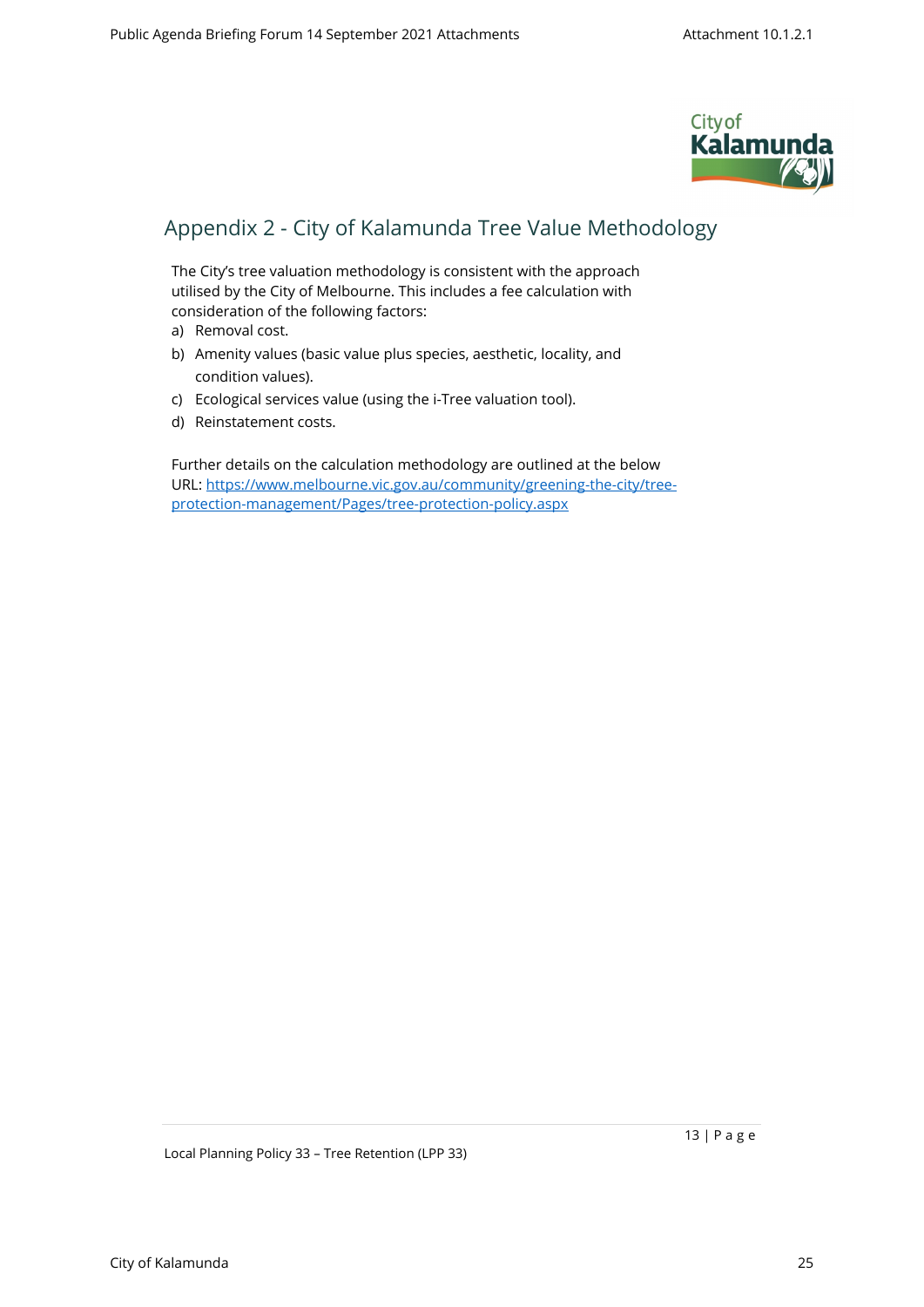

### <span id="page-13-0"></span>Appendix 3 - Definitions

**Canopy Cover –** refers to the area covered by trees over 3m in height measured from natural ground level. For the purpose of calculating proposed canopy cover the size of the tree at maturity will be considered eg; if a tree grows over 3m in height and has a canopy of 1.5m length x 1.5m width then the canopy cover would be 2.25m $^2$  at maturity.

**Clearing** - the removal of a significant tree or vegetation. Includes ringbarking, cutting down, topping, removal, injuring or wilful destruction of native vegetation. It can also include keeping of horses or livestock in native vegetation without prior approval and includes excessive or unnecessary clearing for fire mitigation.

**Development** – As per *Planning and Development Act 2005* development means the development or use of any land, including —

- (a) any demolition, erection, construction, alteration of or addition to any building or structure on the land;
- (b) The carrying out on the land of any excavation or other works;
- (c) In the case of a place to which a Conservation Order made under section 59 of the *Heritage of Western Australia Act 1990* applies, any act or thing that –
	- (i) is likely to change the character of that place or the external appearance of any building; or
	- (ii) would constitute an irreversible alteration to the fabric of any building.

Tree removal is considered works and therefore development as it irreversibly alters the land and may affect the land use or future land use potential. Development may include but is not limited to built structures, subdivision, land use, change of use, and clearing.

**Exempt works -** Exempt works are works that do not require development approval under, and subject to meeting the applicable conditions contained in, Cl 61 of the *Planning and Development (Local Planning Schemes) Regulations 2015.* This includes:

- The erection of, or alterations or additions to, a single house on a lot (R-Codes apply),
- The erection or installation of, or alterations or additions to, any of the following on the same lot as a single house or grouped dwelling (R-Codes apply); an ancillary dwelling; an outbuilding; an external fixture; a boundary wall or fence; a patio; a pergola; a verandah; a deck; a garage; a carport; a swimming pool; shade sails,
- The erection or installation of signage/ advertisements; a cubbyhouse; a flagpole,
- The installation of a water tank; solar panels.

Refer to Clause 61 of the *Planning and Development (Local Planning Schemes) Regulations 2015* for the complete list of exempt works and associated conditions.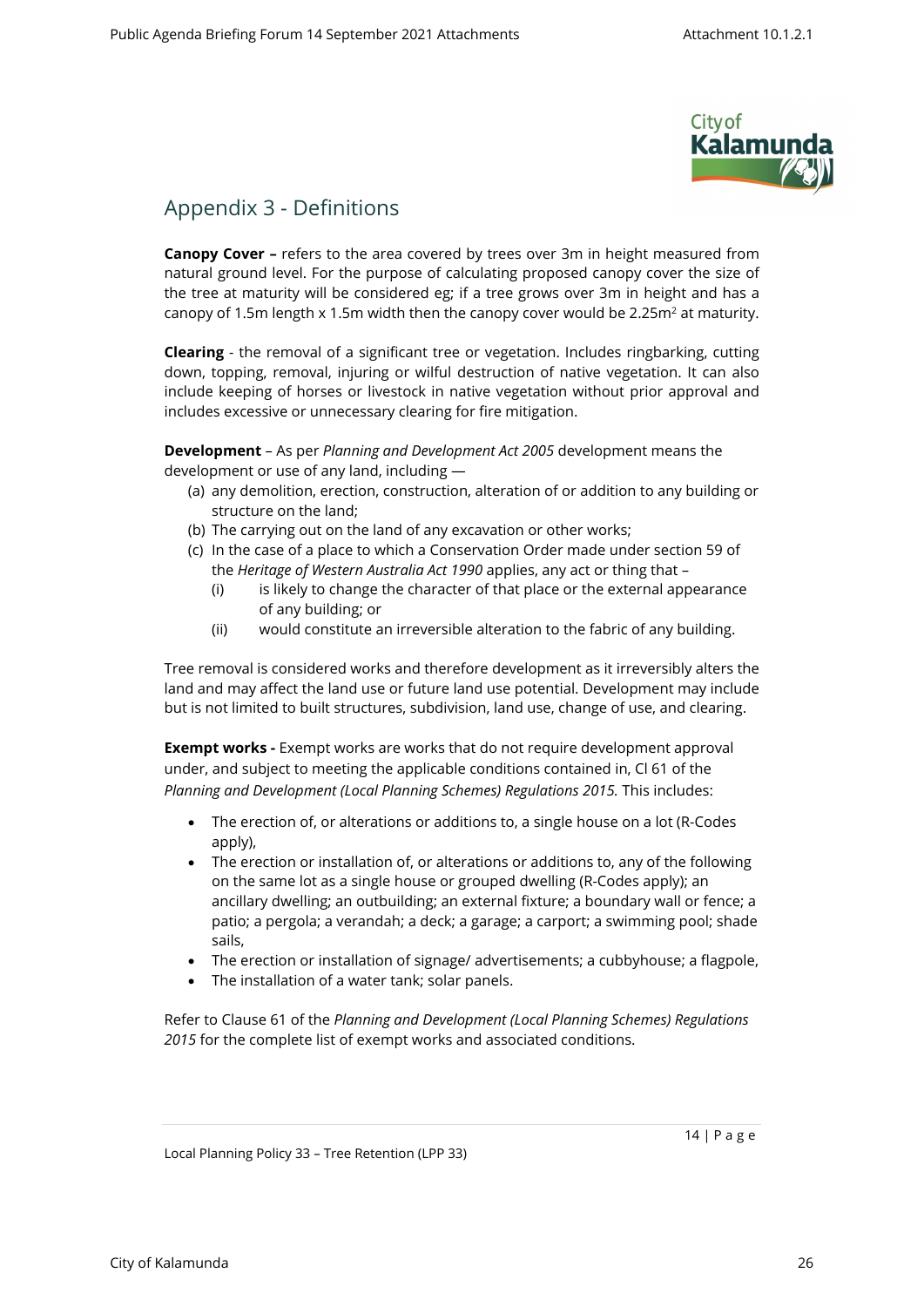

**Incidental Development** – development which is associated with or attached to an existing dwelling and incidental to its main residential functions as defined in the R-Codes eg; outbuilding, swimming pool, patio or carport.

**Tree Protection Zone (TPZ) –** an area calculated by a combination of the root area and crown area to remain free of construction disturbance to retain the health and viability of a tree. The TPZ is calculated by multiplying the diameter at breast height by twelve (DBH x 12 = TPZ). A TPZ should be a minimum 2m and no more than 15m.

#### **Tree Worthy of Retention** –

Trees which meet the following criteria are considered a tree worthy of retention:

- a) Healthy specimens with ongoing viability AND;
- b) Species is not included on a State or local weed register AND;
- c) Height of at least 4m AND/OR;
- d) Trunk diameter of at least 160mm, measured 1m from the ground AND/OR;
- e) Average canopy diameter of at least 4m.

**Street tree** – any tree or vegetation intentionally planted or approved by the City on the verge within a road reserve. Street tree plantings should be a minimum 90L or greater pot size.